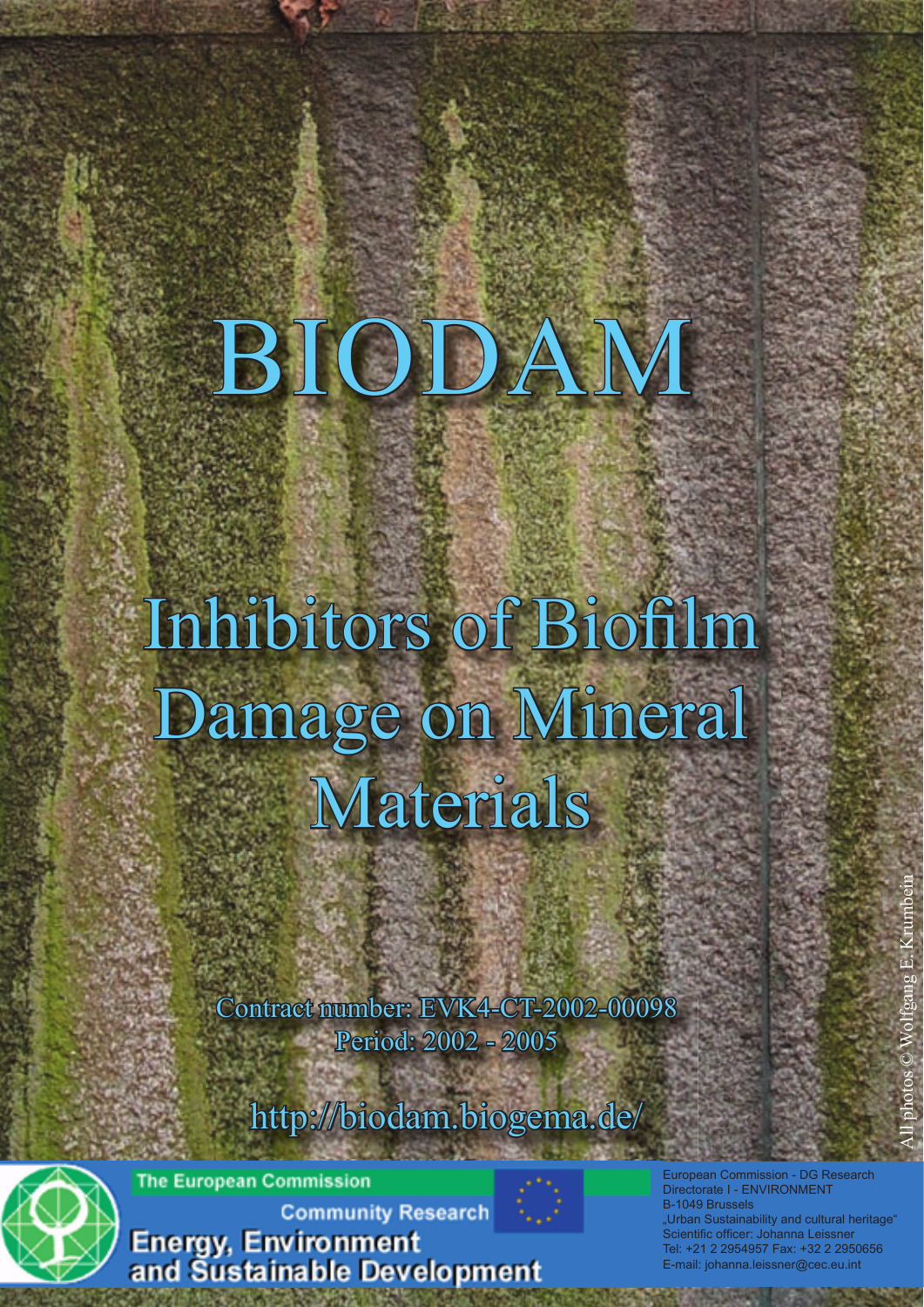## **What is BIODAM?**

BIODAM is a European multidisciplinary research and development project to identify and inhibit biofilm damage on cultural heritage monument surfaces exposed to environmental and biogenic hazards.

#### **The problem:**

#### THE LOSS TO THE BUILT HERITAGE BY BIOLOGICAL GROWTH

Biofilms are thin and sticky layers of microbes growing on any kind of material. They are stimulated on the surfaces of buildings and monuments by air pollution. These biofilms create disfiguring stains, penetrate into the surface and can lead to substantial material loss.

BIODAM aims to eliminate biofilms on stone material by the combination of physical and chemical treatments leading to success at minimal concentrations of biocides.

# **Goals of BIODAM**

- 1. Identify the damage potential of biofilms. That is:
	- •Physical damage
	- •Chemical damage
	- •Aesthetic damage
- 2. Find ways to inhibit biofilms
- 3. Keep mineral surfaces clean for extended time periods

# **Scientific and technical approaches of BIODAM**

**Photodynamic therapy** has been developed as a novel treatment for cancer. Similar combined techniques will be developed by BIODAM for the treatment of damaging biofilms on buildings.

**Minimal concentrations of biocides**  are combined with photodynamic activation in order to reduce environmental and health hazards



The interior of the medieval church of Bardewisch (Weser, Germany) carries a dense algal and fungal biofilm on the plaster. The substrate disintegrates through biofilm growth. Bricks not covered by plaster undergo serious lesions by microbial growth.



Biomineralisation products of rock eating biofilm communities on Carrara marble. The marble is eaten away and new minerals of calcium oxalate are precipitated instead. The fungal cell above the scale bar measures 3 µm and may have initiated a biopit.

Technology of the future fo



A sad angel on the cemetery of Nunhead City (London). The marble sculpture is covered by a film of algae, cyanobacteria and fungi. The fungi can only be visualised on photomicrographs, while algal and cyanobacterial growth is evident.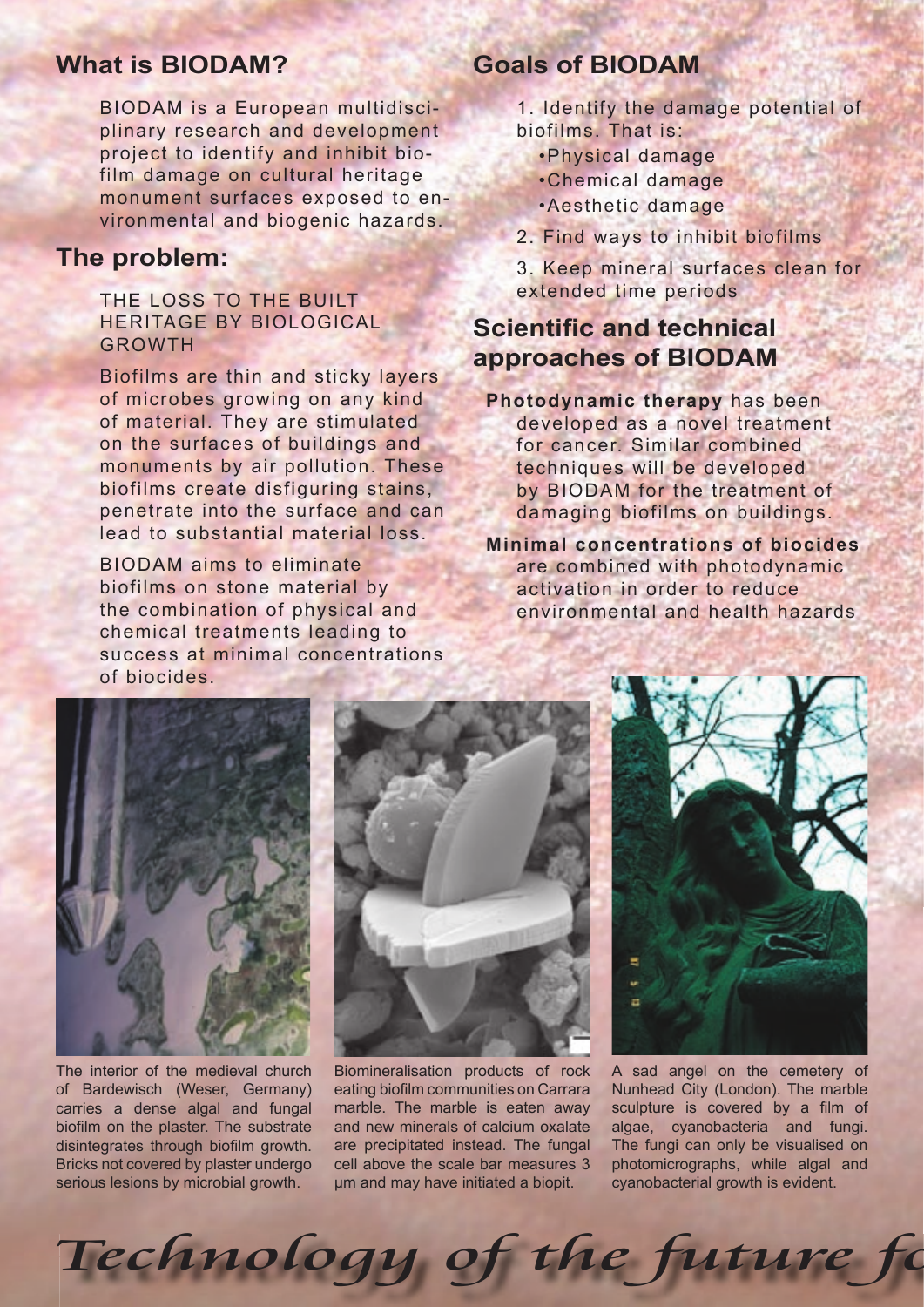#### **BIODAM:**

- **•**represents a novel approach to combine biocides, cell permeabilisers, pigments and polysaccharide inhibitors with light activated protection processes
- •assesses and controls environmental and health hazards of treatment
- •monitors the efficiency of treatment.

#### **Skills and competences combined under the roof of BIODAM:**

- •Mineralogy and Petrology
- •Physics and Chemistry
- •Microbiology
- •Environmental and Material Ecology

#### **Through the participation of:**

- •Stakeholders
- •Experts from University and Applied Research Institutions
- •Consulting and Treatment SMEs
- •Governmental Historic Heritage Agencies
- •A selection from North to South among the EU member states
- •Building conservation



Sandstone sculpture from a temple in Thailand. A strongly pink coloured biofilm covers the whole figure. Several disfiguring biopits are visible. The sculpture elements can be distingished clearly from the bioerosive pattern. The biopits are incised by endolithic lichen and fungi. Disfiguring biofilms may appear in all colours of the rainbow. (The photo is used as a background of the leaflet).

or conservation of our past

## **Expected impacts of BIODAM**

- •Development of methods for more environmentally-friendly treatment of biological growth on buildings
- •Mitigation of health and safety risks for those conserving the built heritage
- •Compatibility with commercial restoration products
- •Minimise the loss to the built heritage through the action of biofilms
- •Technology transfer from medical and agricultural sciences to cultural heritage conservation

•New cleaning techniques in order to avoid massive posttreatment biofilm growth



Intense growth of green algae on sandstone sculptures at Stirling Castle. These figures, thought to have been carved by French masons, are on the exterior of the Palace building (1540-42) of James V, one of the earliest and finest Renaissance buildings in Britain. They are under severe attack by algal and fungal biofilms causing biologically enhanced sanding, pitting and exfoliation.